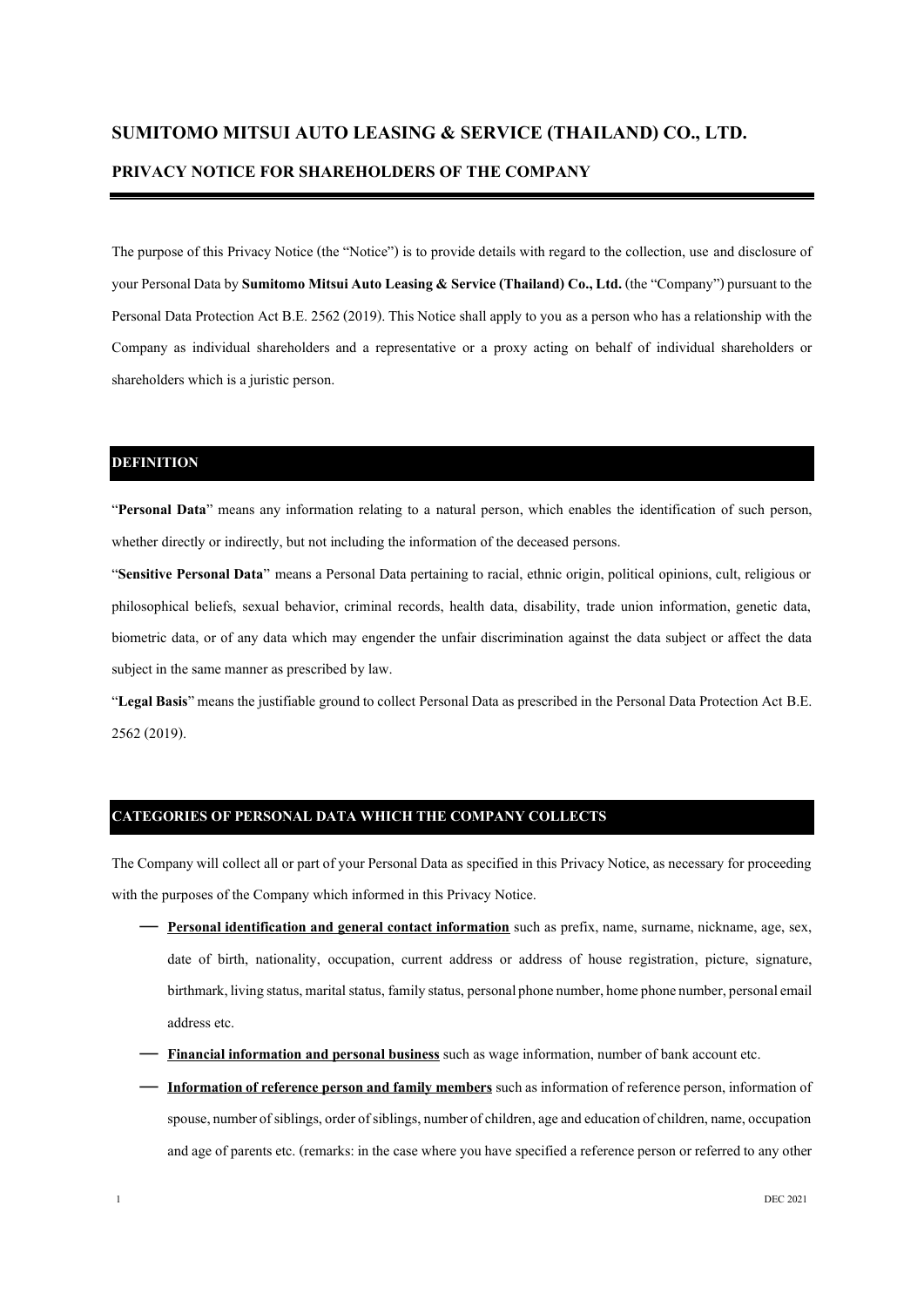third person, you are obliged to inform such third person that you have provided his/her information to the Company together with the relevant details in this Notice which related to such person).

- **Information contained in the reference** such as information of the social security card, identification card, passport, tax identification card, Thai work permit or Thai professional license, military discharge/exemption letter, driving license, house registration, academic credential, degree certificate, degree certification documents and other documents which are provided to the Company etc.
- **Information regarding occupation, expertise or special skills** such as work skills, language skills, special knowledge, work experience and work history, termination history, educational background, current and previous workplace, working period from past to present, latest income, reason of resignation, reference information by third parties, change of position, name and relationship of known personnel in the Company, hobby etc.
- **Information regarding benefits and welfare received due to working with the company such as** the social security information, provident fund information, group life insurance information etc.
- **Interview assessment and performance assessment information by the Company** such as skills assessment result, comments to the applicant, interview result, appointed position, probationary period, salary and other conditions which related to offer for employment, probation evaluation result, annual evaluation result etc.
- **Closed circuit television information**such as motion picture or still images recorded by the closed-circuit television cameras.
- **Information regarding shares held in the company** such as information which appears in the share certificate, share register book and lists of shareholders.
- **Information regarding exercising rights and performing duties as a shareholder of the company** such as attendance information of the shareholders' meeting of the company, proxy information for attending the shareholders' meeting of the company, voting information, information on received dividends and tax payment from the dividends.
- **Sensitive Personal Data** such as blood group, religion, drug use history, criminal record, fingerprint, face scan image, shape and position of eye and nose, health information e.g. disability status, weight and height, medical conditions, injuries, annual health examination result etc.

### **SOURCE OF PERSONAL DATA**

The Company will collect your Personal Data directly and indirectly from the following sources:

▪ From you directly and verbally such as through face to face interactions, or through telephone, via documents for instance cover letter, curriculum vitae/resume, job application form, business card, contract documents, application forms for social security, provident fund, group insurance or other documents. This shall include any other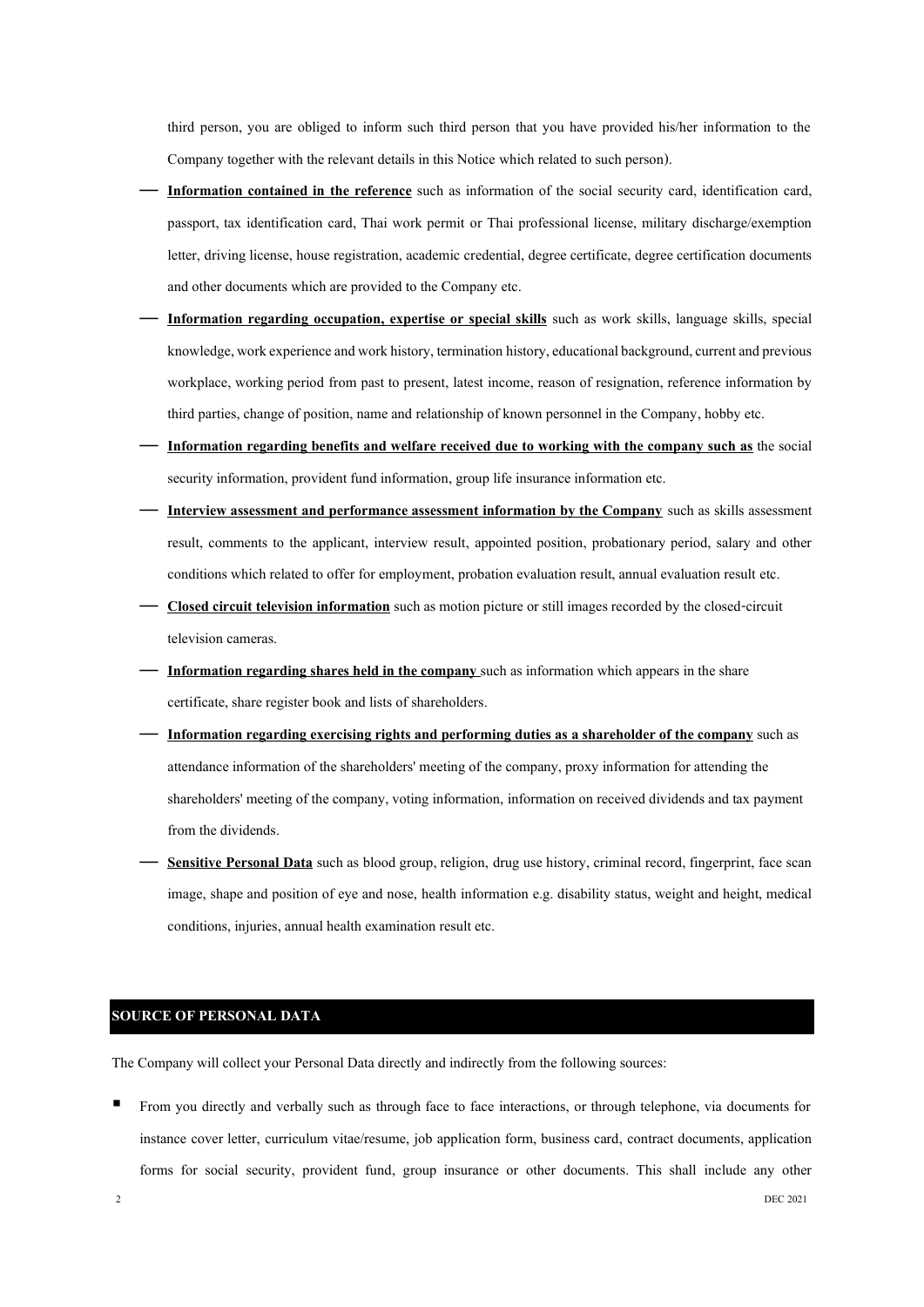communication channel such as email, fax, online network e.g. recruitment websites in which you have provided your Personal Data for applying for a vacancy with the Company etc.

From other sources such as recruitment agencies, persons referred to in your job application to inquire regarding your work, other organizations you have/ had worked for, government organizations, medical facility that provided your health examination, commercial bank, natural or juristic person who is your employer (in the case where you are the contractor), the parent company or affiliated companies, the representative or the proxy of shareholder (in event that you are shareholder), the shareholder (in the case of representative or the proxy), government authorities that are required by law to disclose your personal data e.g. Department of Business Development, Ministry of Commerce etc.

#### **OBJECTIVE OF COLLECTING PERSONAL DATA**

The Company shall solely collect your Personal Data for use and/or disclosure in compliance with the objectives and the legal basis under this Notice. In the case of necessity where the Company is required to collect additional Personal Data or use Personal Data for other purposes apart from the stipulated objectives within this Notice, the Company is obliged to inform you on the Personal Data collection and/or the new objectives respectively. The Company may request for additional consent on collecting, using and disclosing of your Personal Data according to the law if such consent is required by law.

| <b>OBJECTIVE OF THE COLLECTION</b>                         | <b>LEGAL BASIS</b>                                    |
|------------------------------------------------------------|-------------------------------------------------------|
| 1. Issue share certificates, cancel share certificates,    | <b>General Personal Data</b>                          |
| record in the share register book, disclose details of the | For compliance with the laws enforced on the          |
| Company's shares to government officials as required       | Company.                                              |
| by law, prepare instruments or share purchase              | For the legitimate interest of the Company, or        |
| agreements in the case of share transfer to other          | shareholders, or other persons who are transferrer or |
| shareholders or persons or share acquisition from other    | transferee of the Company's shares.                   |
| shareholders or persons, and to manage and ensure that     | <b>Sensitive Personal Data</b>                        |
| the Company's shareholders' information is correct         | Request for explicit consent.                         |
| and up to date.                                            |                                                       |
| 2. To communicate and implement the rights and duties      | <b>General Personal Data</b>                          |
| of the Company's shareholders such as Board of             | For the legitimate interest of the Company.           |
| Directors' meeting, shareholders' meeting, voting,         | For compliance with the laws enforced on the          |
| dividend payment and withholding tax deduction etc.        | Company.                                              |
| 3. Management of the organization and operation of the     | <b>General Personal Data</b>                          |
| Company such as a merger and acquisition, company          | For the legitimate interest of the Company.           |
| restructuring etc.                                         |                                                       |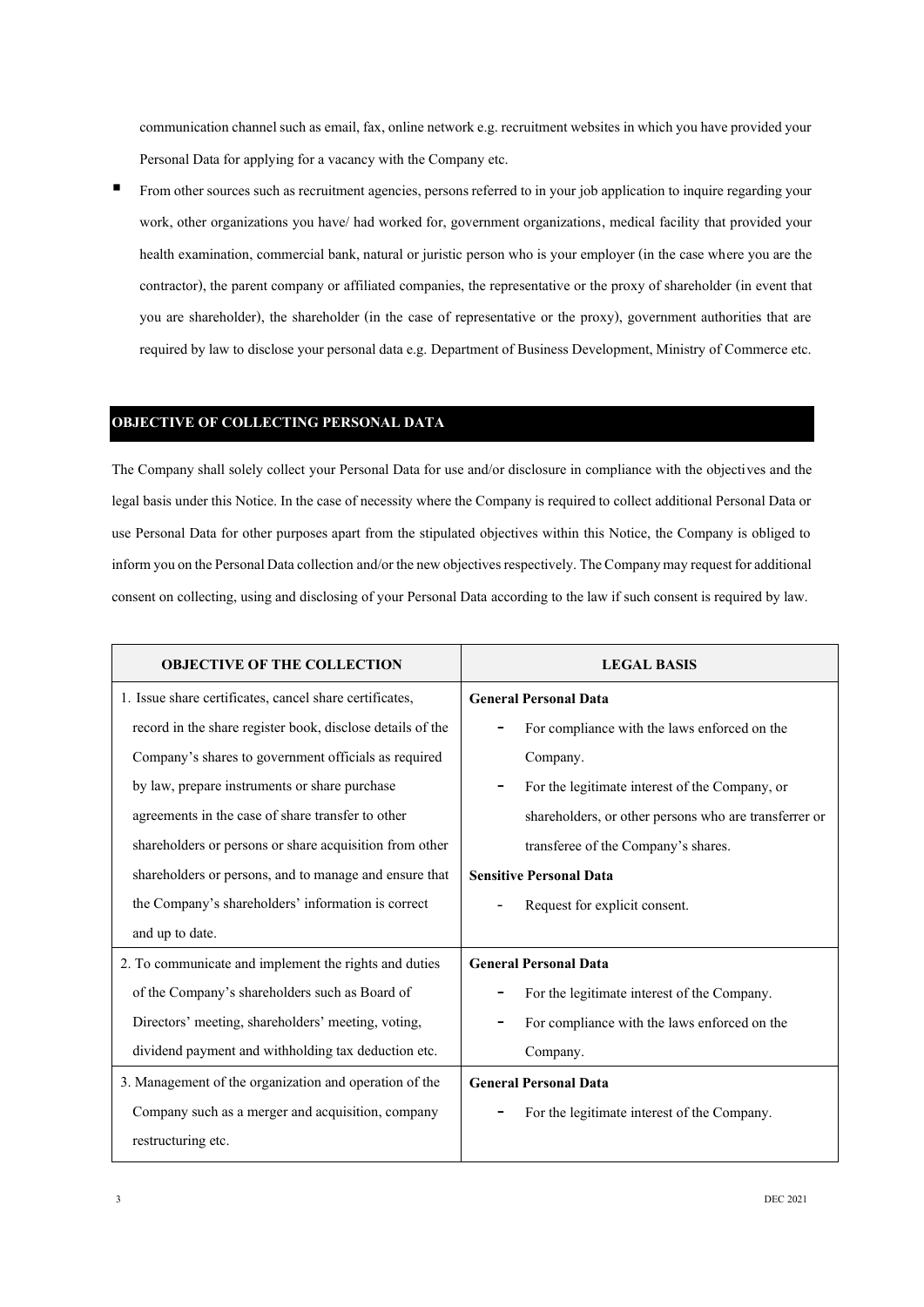| 4. Record or store your data on the Company's database     | <b>General Personal Data</b>                        |
|------------------------------------------------------------|-----------------------------------------------------|
| as evidence for reference regarding stocks issued by       | For the legitimate interest of the Company.         |
| the Company.                                               | For compliance with the laws enforced on the        |
|                                                            | Company.                                            |
|                                                            | <b>Sensitive Personal Data</b>                      |
|                                                            | Request for explicit consent.                       |
| 5. Protect the legitimate rights of the Company or dispute | <b>General Personal Data</b>                        |
| allegations against the Company such as legal action,      | For the legitimate interest of the Company.         |
| initiation of legal proceeding, litigation, alternative    | <b>Sensitive Personal Data</b>                      |
| dispute resolution and other proceedings to protect the    | To establish rights to a legal claim, compliance or |
|                                                            |                                                     |
| legitimate rights of the Company or dispute allegations    | exercise of rights to claim as permitted by law; or |

# **IMPACT FROM THE REFUSAL IN PROVIDING PERSONAL DATA**

The Company collect your Personal Data in order that you or the shareholders who you are representing, or the proxy thereof can fulfil the legal rights and duties as a shareholder. In the event where you refuse to provide Personal Data to the Company, you or the shareholders who you are the representative or the proxy of may not be able to exercise the legal rights and duties as a shareholder.

# **DISCLOSING, SENDING OR TRANSFERRING PERSONAL DATA TO A FOREIGN COUNTRY**

To achieve the objectives stated above, the Company may be required to disclose your Personal Data to persons or organizations including but not limited to the following:

- Customers, vendors/service providers and agents who have been hired by the Company, for instance service providers on IT system or other databases, auditors, legal consultants, business consultants, or other external expertise consultants;
- Other companies within the affiliated group and hired external service providers and agents of such affiliated company;
- Reference persons whom you have specified in the document used to collect Personal Data;
- External training agencies or organizations;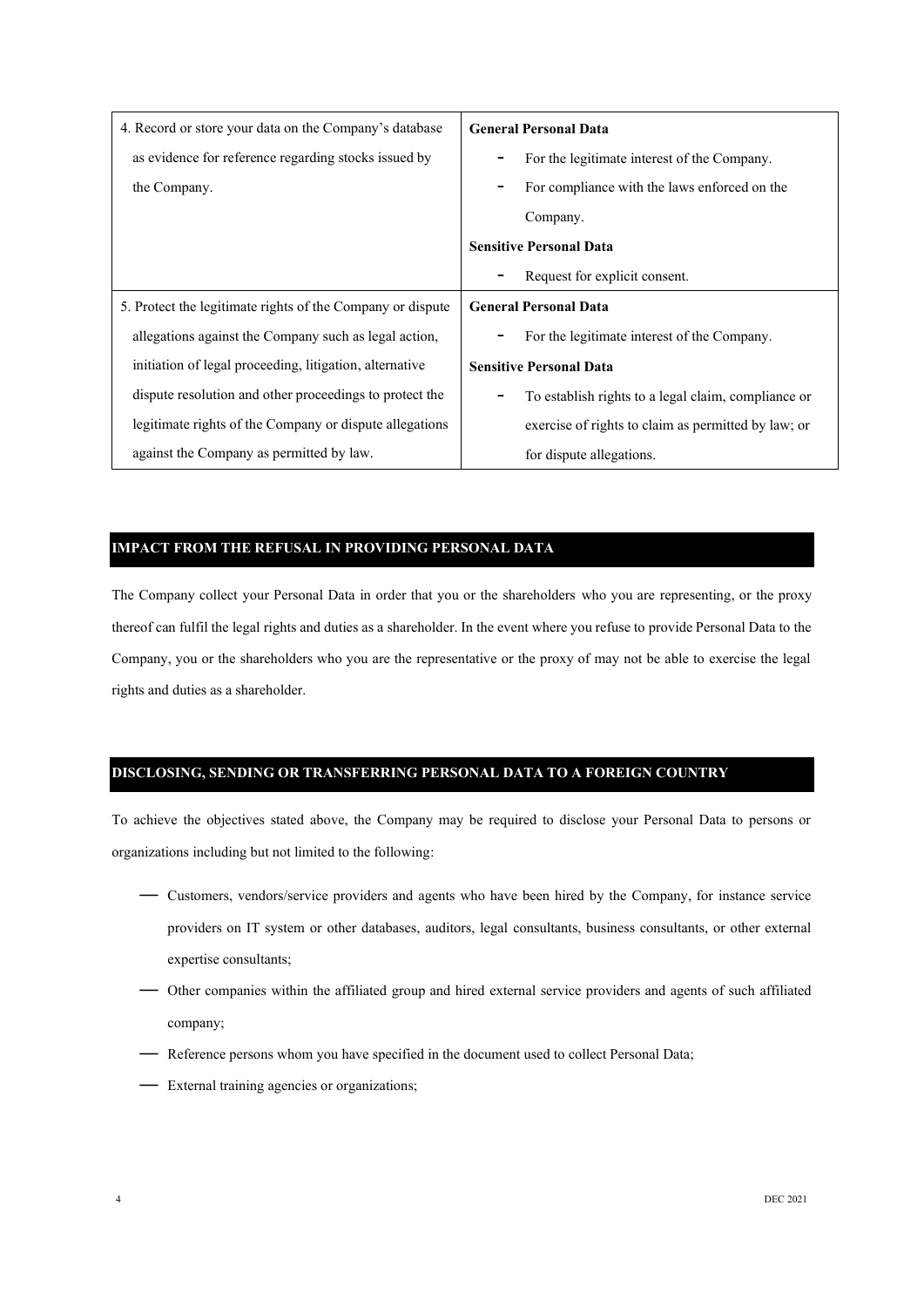- Government agencies for instance the Social Security Office, the Revenue Department, the Ministry of Commerce, the Office of the Board of Investment, the Customs Department, the Excise Department, and the Immigration Office;
- Private sectors for instance commercial banks, insurance companies, provident fund managers, airline companies, travel companies, business card companies, SMS broadcast service companies;
- Police officers, courts, arbitrators, lawyers and persons or organizations associated with the judicial process and dispute resolution;
- Persons involved in merger and acquisition, company restructuring.

In some circumstances where it is necessary for the Company to send or transfer your Personal Data to Sumitomo Mitsui Auto Service Company Limited, which is the parent company in Japan, and other affiliated companies or other organizations situated abroad for the objectives specified above, the Company will ensure that the destination country has adequate Personal Data protection measures in conjunction with conforming to current data protection laws. Where it is necessary for the Company to send or transfer Personal Data to a country which does not have the protective measures required by law or in the event where such measures are not legally recognized, the Company is required to comply with the additional conditions stipulated in the data protection laws for sending or transferring Personal Data legally. This shall include the request for your consent if necessary or taking other appropriate measures for you to enforce your rights, for example providing effective legal remedies in accordance with the legal requirements.

Remark : the parent company in Japan has provided privacy policies which support the collection, use, and disclosure of Personal Data which you can learn more a[t https://www.smauto.co.jp/en/require/privacy/index.html](https://www.smauto.co.jp/en/require/privacy/index.html)

#### **RETENTION PERIOD OF PERSONAL DATA**

The Company will collect and store your Personal Data as a shareholder, an authorized representative or a shareholder proxy in order to fulfil your legal rights and duties as a shareholder of the Company. In addition, your Personal Data shall be retained for the Company to comply with laws and to manage the organization and business operations as stated above. The retention period of your Personal Data is throughout the duration of the Company's business operations and after the Company completes liquidation for a period up to a maximum of 2 years.

Nonetheless, the Company may retain all or part of your Personal Data for a duration beyond the period specified above for compliance with the law, any undertaking for debt collection, and to protect the legitimate rights of the Company, or to rebut any allegations made against the Company. In such case, the Personal Data may be retained for as long as it is necessary for the Company to abide with the specified objectives and/or for the duration stipulated by law.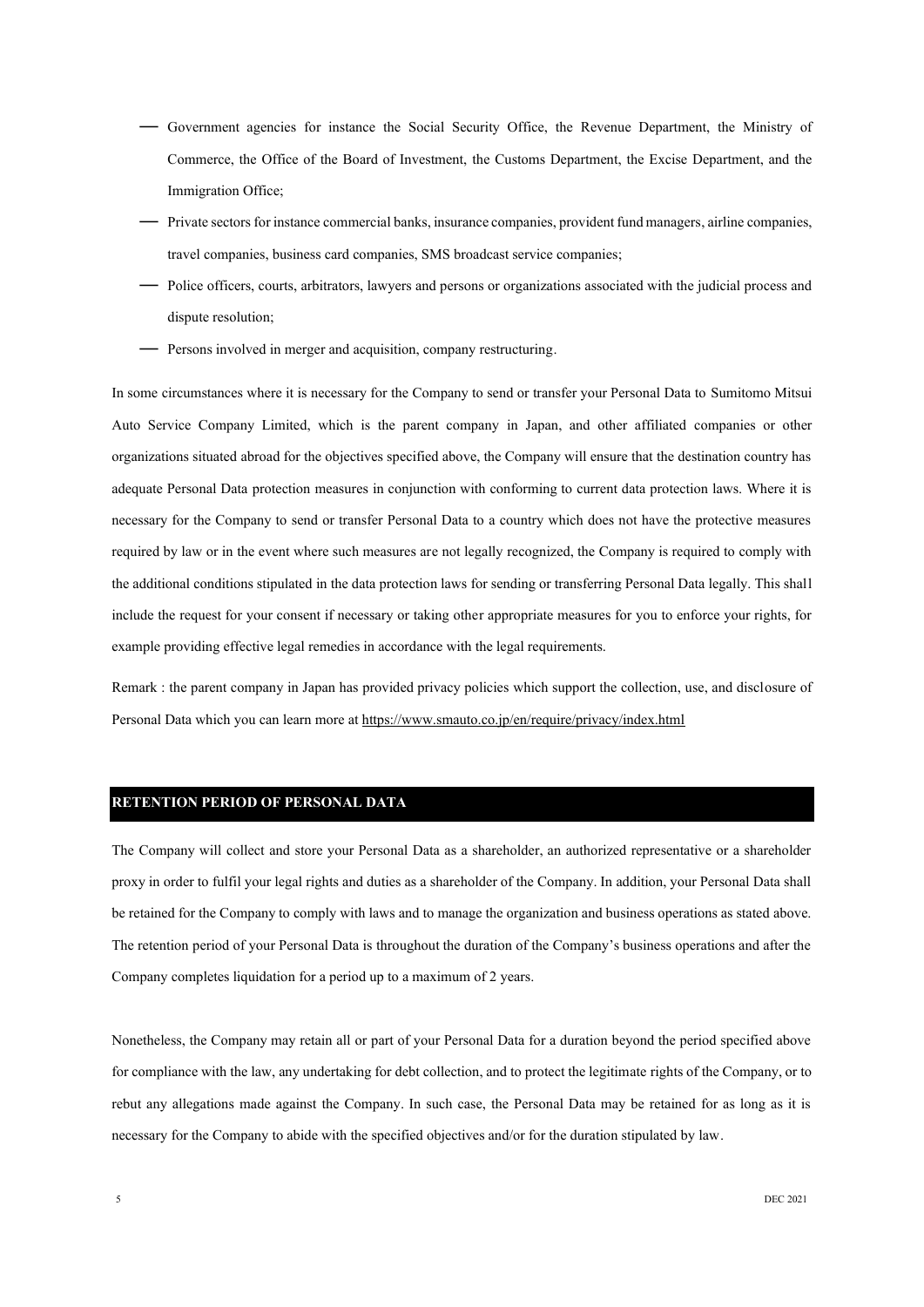### **RIGHTS OF DATA SUBJECT IN THE PROCESSING OF PERSONAL DATA**

You have the following legal rights to your Personal Data collected by the Company:

- **1. Right on withdrawal of consent -** You may withdraw some or all of your given consent for the collection, use, and disclosure at any time throughout the period the Company keeps the Personal Data. Notwithstanding, the withdrawal of consent shall not affect the completeness or accuracy of the collection, use, or disclosure of Personal Data by the Company that the you have already given consent prior to the withdrawal;
- **2. Right to access and request for a counterpart of Personal Data** you are entitled to request access to and obtain a copy of the Personal Data related to you, or to request the disclosure of the acquisition of the Personal Data obtained without your consent;
- **3**. **Right on the portability in sending or transferring of Personal Data** you have the right to request the Company to send or transfer the Personal Data concerning you to another person pursuant to the condition prescribed by law;
- **4**. **Right to object on the collection, use or disclosure of Personal Data** you are entitled to object to the collection, use or disclosure of your Personal Data by the Company pursuant to the condition prescribed by law;
- **5**. **Right on the erasure of Personal Data** you have the right to request the Company to erase, destroy or anonymize the Personal Data to become anonymous data which cannot identify you pursuant to the condition prescribed by law;
- **6**. **Right to restrict processing of Personal Data**–you have the right to request the Company to restrict the use of your Personal Data pursuant to the condition prescribed by law;
- **7**. **Right on rectification of Personal Data**–you have the right to request the Company to rectify incorrect information or input data to any incomplete information;
- **8**. **Right to complaint**–you are entitled to file a complaint with the personal data protection committee in the event that the Company or employee or contractor of the Company violates or does not comply with the Personal Data Protection Act B.E. 2562 (2019).

In this regard, you can exercise your rights by notifying the Company in writing to the Company's contact information below. In the case where the Company may not make such request, the Company shall provide a reason on the refusal along with the response.